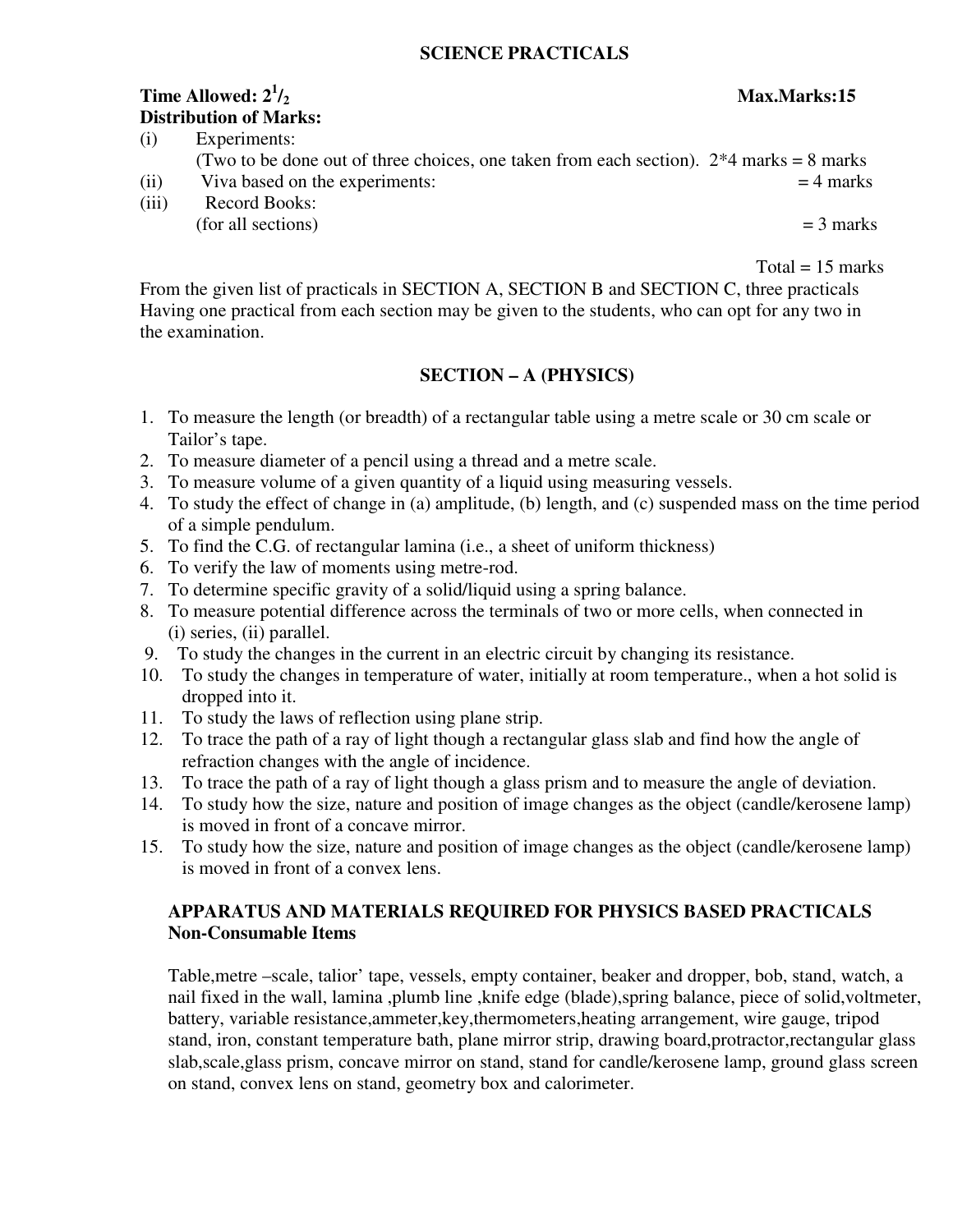### **Consumable items**

Cylindrical pencil, thread non-stretchable, drawing paper, pencil, connecting wires, 10alpins, drawing sheet, rubber, 4drawing pins to fix the drawing sheet on the drawing board, a small weight to fix the pins on the sheet of the board, candle/small kerosene lamp.

### **Section-B (Chemistry)**

- 1. Cutting and bending a glass tube and boring a cork.
- 2. To set up an apparatus for preparing, collecting and passing lighter than air heavier than air.
- 3. To differentiate between a covalent and an ioninc compound on the basis of their properties.
- 4. To classify the given cloth samples on the basis of their properties.
- 5. To differentiate between a chemical and physical change in an ongoing process.
- 6. To study reactions of carbon, sulphur and phosphorous with metals (Mg, Al, Cu) and acids.

## **APPARATUS AND MATERIALS REQUIRED FOR CHEMESTRY BASED PRACTICALS Non-Consumable Items**

Small triangular file, asbestos sheet, cork borer set, thistle funnel, bent tube, plastic tube, stand, six test tubes with test tube stand, glass rod, test tube holder, beakers, key, sample pieces of cotton, wool, silk, nylon, polyester, acrylic (orlon). Pair of tongs.

### Consumable Items

Glass tube, gas burner/spirit lamp, boiling tube, plasticine or wax, beaker shelf, gas jar with lids, chemicals for the preparation of gases lighter than air and heavier than air, burner, two carbon electrodes with conducting wire, dry cell, galvanometer /torch bulb , urea , wax, cane sugar, silica, sodium chloride, potassium chloride, sodium sulphate or any other covalent/ionic compounds, candle, hot plate, acetone, alcohol, benzene, carbon tetrachioride, chloroform, phenol, match-box, glass slide, china dish, glass rod, samples of C.P.S, Mg, Al, Cu, Mineral acids, like HCl,  $H_2SO_4$ ,  $HNO<sub>3</sub>$ 

# **SECTION – C (BIOLOGY)**

- 1. To study osmosis though a semi permeable membrane by thistle funnel method.
- 2. To show the process of osmosis in raisins.
- 3. To show the process of osmosis though potato/carrot.
- 4. To study anaerobic respiration using soaked seeds.
- 5. To study photosynthesis using an aquatic plant by counting liberation of air bubbles per minute.
- 6. To prepare a amount of the cells of the epidermal layer of onion (stained) and observe it under a microscope.
- 7. To study different types of plant and animal tissues with the help of permanent slides.
- 8. To test a leaf for starch to find out the end product of photo-synthesis.
- 9. To perform the test for starch and fat.

# **APPARATUS AND MATERIALS REQUIRED FOR BIOLOGY BASED PRACTICALS Non-Consumable Items**

Beaker, glass rod, retort stand, dropper, thread, large cork borer, forceps, thread aquatic plant, compound microscope, slides, mounted needle, tripod stand, gauge, ceramic tile, scalpel/knife.